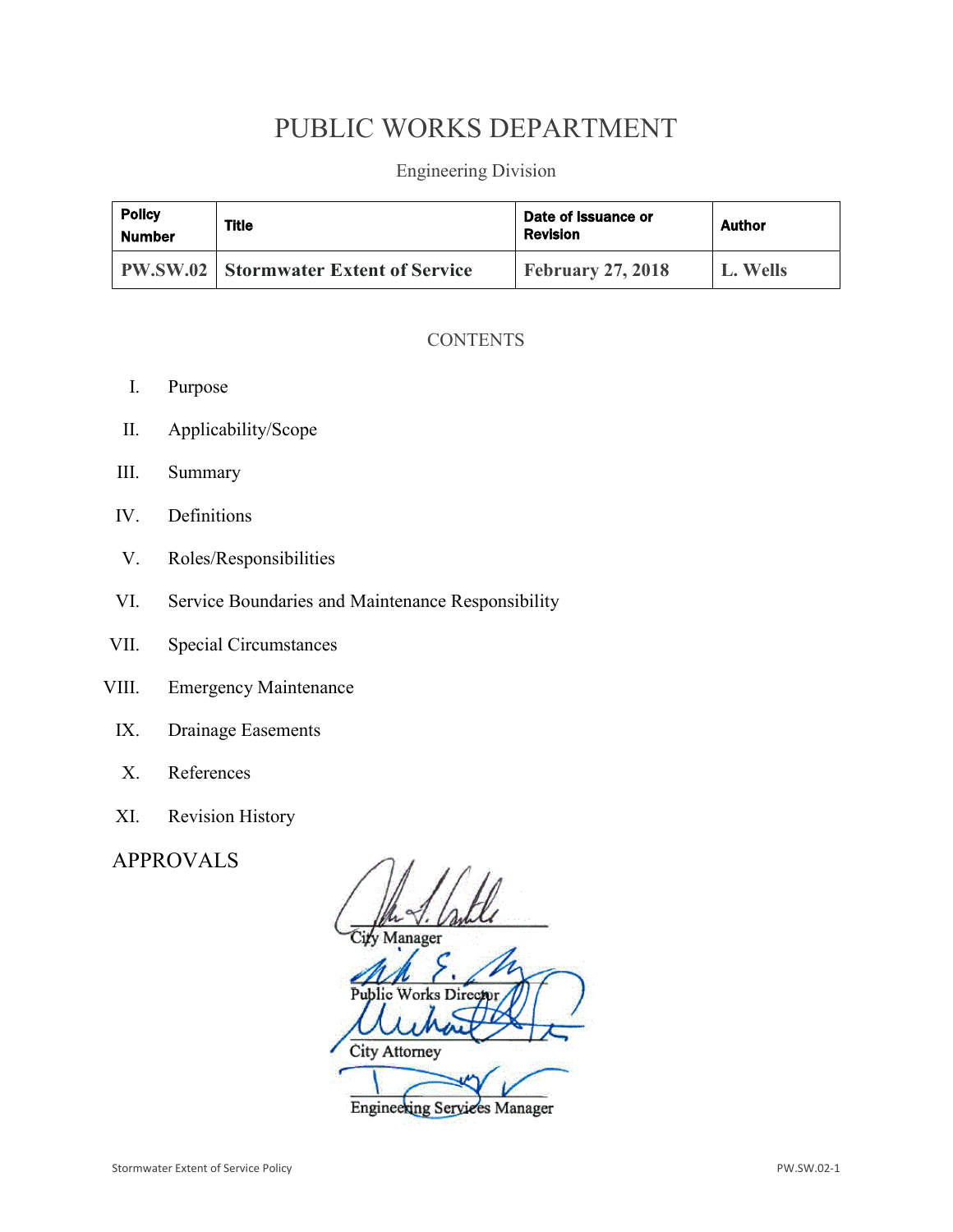#### **I. Purpose**

The purpose of this policy is to provide an overview of the various stormwater conveyance system components and to provide guidance regarding maintenance priorities of the City and private landowners for each type of conveyance system. The City of Greenville owns, operates, and maintains stormwater conveyance systems (e.g., pipes, ditches, and inlets) within the City's right of way (RoW) and established easements. As a general rule, the City is not responsible for the operation or maintenance of stormwater conveyance systems located outside of an established City right of way or easement. Neither is the City responsible for surface drainage problems arising from street runoff or stormwater conveyance systems owned, operated, or maintained by others (e.g., SCDOT). This document has been developed in keeping with the City's Asset Management Policy (PW.SW.01).

# **II. Applicability/Scope**

This policy is written to support Public Works Engineering and Operations staff in making maintenance and capital improvement project decisions related to the stormwater system. For additional guidance, refer to the Asset Management Strategy document and associated standard operating procedures.

# **III. Summary**

In general, the City will perform maintenance on the stormwater drainage system when the system component lies within a City road right of way, City owned property, or within a properly dedicated easement. There are some exceptions to this rule that are described in the policy. In those instances when maintenance responsibility is not clear or when the City otherwise is compelled to work on a privately owned system, this policy provides guidance on the issues to be considered during the decision-making process.

#### **IV. Definitions**

For the purposes of this policy, definitions of stormwater system components are consistent with definitions being used in other City planning documents and with the Asset Management Program Policy (PW.SW.01).

*Pipe systems*: Pipes include a variety of materials, shapes, and sizes conveying stormwater runoff. Typically, pipe systems are "closed" systems; meaning one end of the pipe system contains a junction box or inlet box. There may be additional junction or inlet boxes contained within the system and the system outlet generally discharges to a stormwater control measure or receiving stream.

*Culverts*: Culverts include a variety of materials, shapes, and sizes conveying stream flow, but may also contain inlets for stormwater runoff. Both ends of the culvert are open (i.e., pipe ends are not a box). In most cases, culverts convey stream flow underneath a road, path, or railroad crossing.

*Inlets/junction boxes*: Structures typically built of concrete or brick that serve as endpoints or junctions for pipes. Inlets are designed to allow stormwater to enter through a variety of openings (e.g., grates, curb inlets, etc.). Typically, junction boxes serve as a transition for pipe direction, size, or material and are not designed to allow for stormwater entry.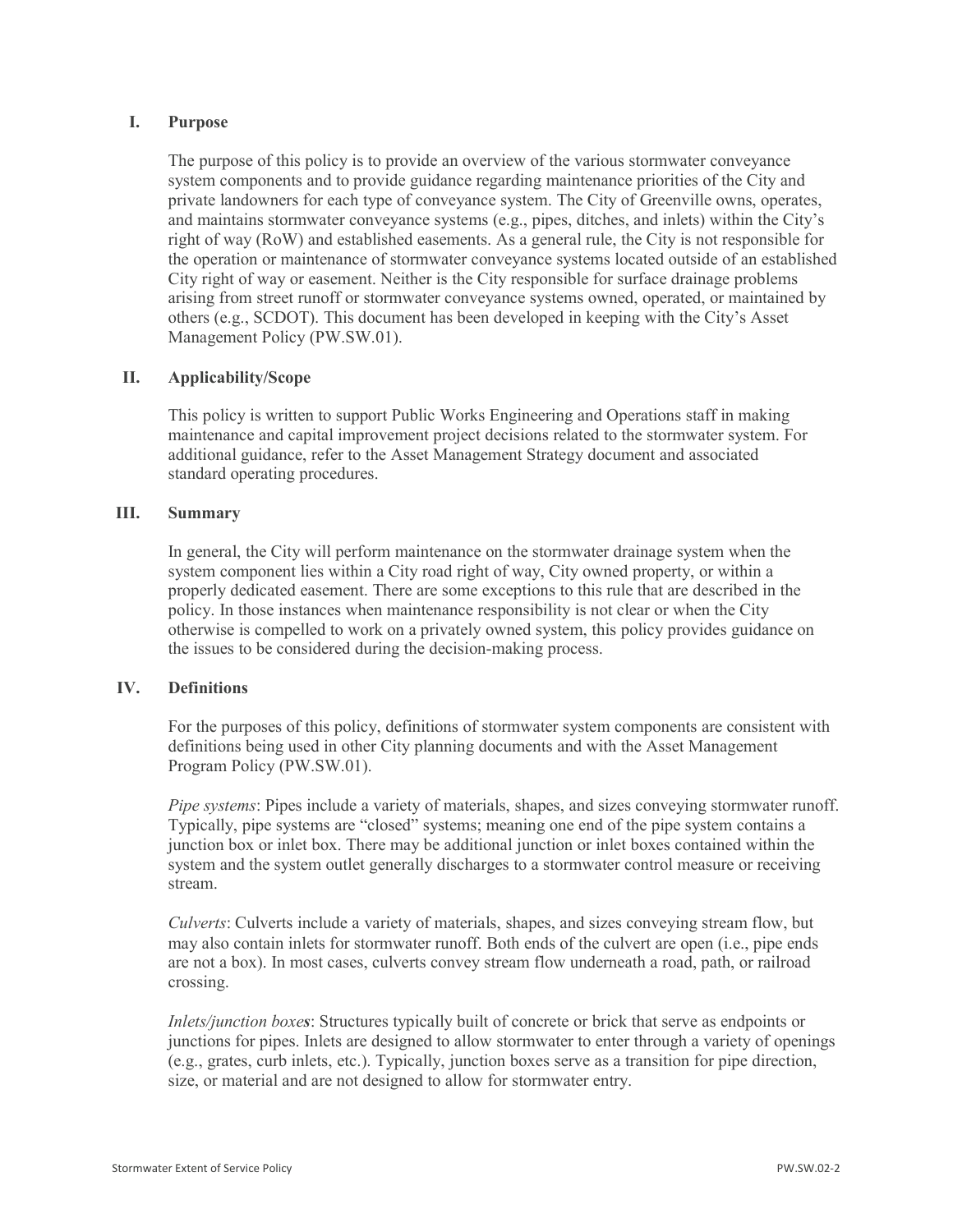*Ditches*: Ditches are generally small man-made, grass-lined stormwater conveyances, but may also be lined with concrete, asphalt, or other protective surfaces. For the purposes of this document, ditches drain less than 40 acres at their intersection/confluence with another ditch or stream.

*Streams*: Streams are typically natural, defined waterways that range considerably in size. For the purposes of this document, they drain a minimum of 40 acres at their intersection/confluence with another stream and some may not contain water during dry conditions. Streams also include large waterways such as the Reedy River.

*Driveway Culverts*: Culverts under private driveways (either residential or commercial properties) designed to convey stormwater runoff that may or may not lie within City right of way.

*Curbs and Gutters*: Typically concrete or asphalt, poured in place or extruded roadside edging intended to convey stormwater parallel to the street centerline.

*Stormwater Control Measures (SCMs)*: Devices constructed or installed to control either the quantity or quality of stormwater runoff. SCMs may include detention/retention basins, infiltration trenches, bioretention, pervious/porous pavements, catch basin inserts, manufactured boxes, etc.

*Right of Way*: Right of Way (RoW) includes City owned road rights of way and other rights of way that are properly dedicated to the City.

*Easements*: Easements refer to stormwater, utility, and other easements properly dedicated to the City.

# **V. Roles/Responsibilities**

This policy is intended to assist the Public Works Director and those designated by the Public Works Director (i.e. Engineering Services Manager) in making management decisions regarding where to perform work on the stormwater drainage system.

Those using this policy should have experience in engineering, construction, and operations of stormwater drainage systems as well as an understanding of the City's easement and right of way requirements.

#### VI. **Service Boundaries and Maintenance Responsibility**

The following sections describe the general boundaries of the City's stormwater drainage system (i.e., where and under what circumstances the City will and will not perform work). Also included is a description of typical drainage easement, criteria to consider when a work request is not described in the typical circumstances, and criteria to consider during emergency situations.

Operation and maintenance responsibilities for each of the system components defined above are as follows.

# **1. Pipe Systems**

*City Asset*: The City is responsible for maintaining pipe systems within City RoW, City easements, and City owned property.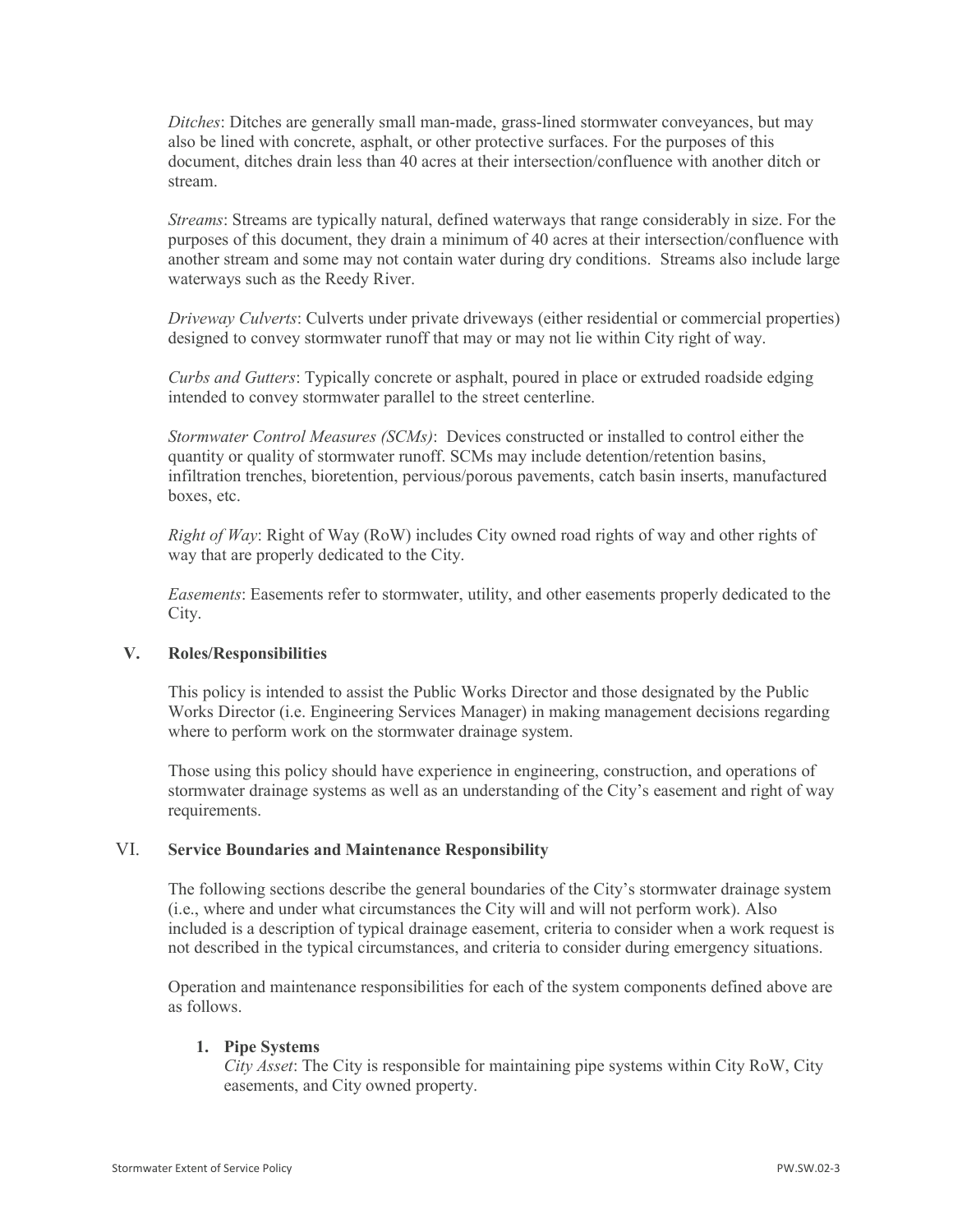*Non-City Asset*: For all pipe systems outside of City RoW, City easement, or City owned property, the property owner is responsible for pipe system operation and maintenance. Under special circumstances, the City may assist with maintenance of these systems (See Special Circumstances and Emergency Maintenance Sections). Except under certain emergency situations, the City will require the property owner to provide a "Right of Entry" to the City prior to any work being started and may require the owner to sign an agreement specifying the work is a "one time only" repair.

For new systems being constructed outside of the City RoW, the City may accept ownership and maintenance responsibilities provided the following criteria are met:

- a. A dedicated drainage easement must be provided for the pipe system.
- b. The pipe system must directly connect to the City system at a RoW.
- c. The pipe system must have been designed and installed in accordance with the City's stormwater Ordinance and Technical Reference Manual.
- d. Drainage design plans must have been previously reviewed and approved by the Public Works Environmental Engineering Division.
- e. The pipe system must be on residential property.

#### **2. Inlets/Junction Boxes:**

*City Asset*: The City is responsible for maintaining inlets and junction boxes within City RoW, City easements, and City owned property.

*Non-City Asset*: The City will provide maintenance of inlets and junction boxes outside of City RoW associated with the maintenance provided by the City for pipe systems outside of the City RoW.

# **3. Ditches:**

*City Asset*: The City is responsible for maintaining ditches and open channels within City RoW, City easements, and City owned property.

- a. Should a private property owner request a ditch within an existing RoW or easement be piped (enclosed) for public safety, the City will determine if the request is justified. If an extreme hazard to public safety exists, then the Public Works Department will install or contract to install the drainage pipe and enclose the ditch at no expense to the property owner.
- b. Should a private property owner request that a ditch within an existing RoW or easement be piped (enclosed) for purposes other than public safety (e.g., aesthetics) and the request is determined to be of primary benefit to the property owner, then the City will determine whether to allow the property owner to obtain an encroachment permit and hire an independent contractor at the owner's expense to install the pipe system in accordance with the City's engineering standards and design.

*Non-City Asset*: The private property owner is responsible for maintaining ditches through their property and keeping them clear from obstructions that would reduce capacity, negatively impact the City's stormwater conveyance system, or cause flooding on surrounding properties. The City will decide whether to assume maintenance responsibilities for ditch outside of City RoW that directly receives runoff water from a City owned street or stormwater system. Before maintenance responsibilities are assumed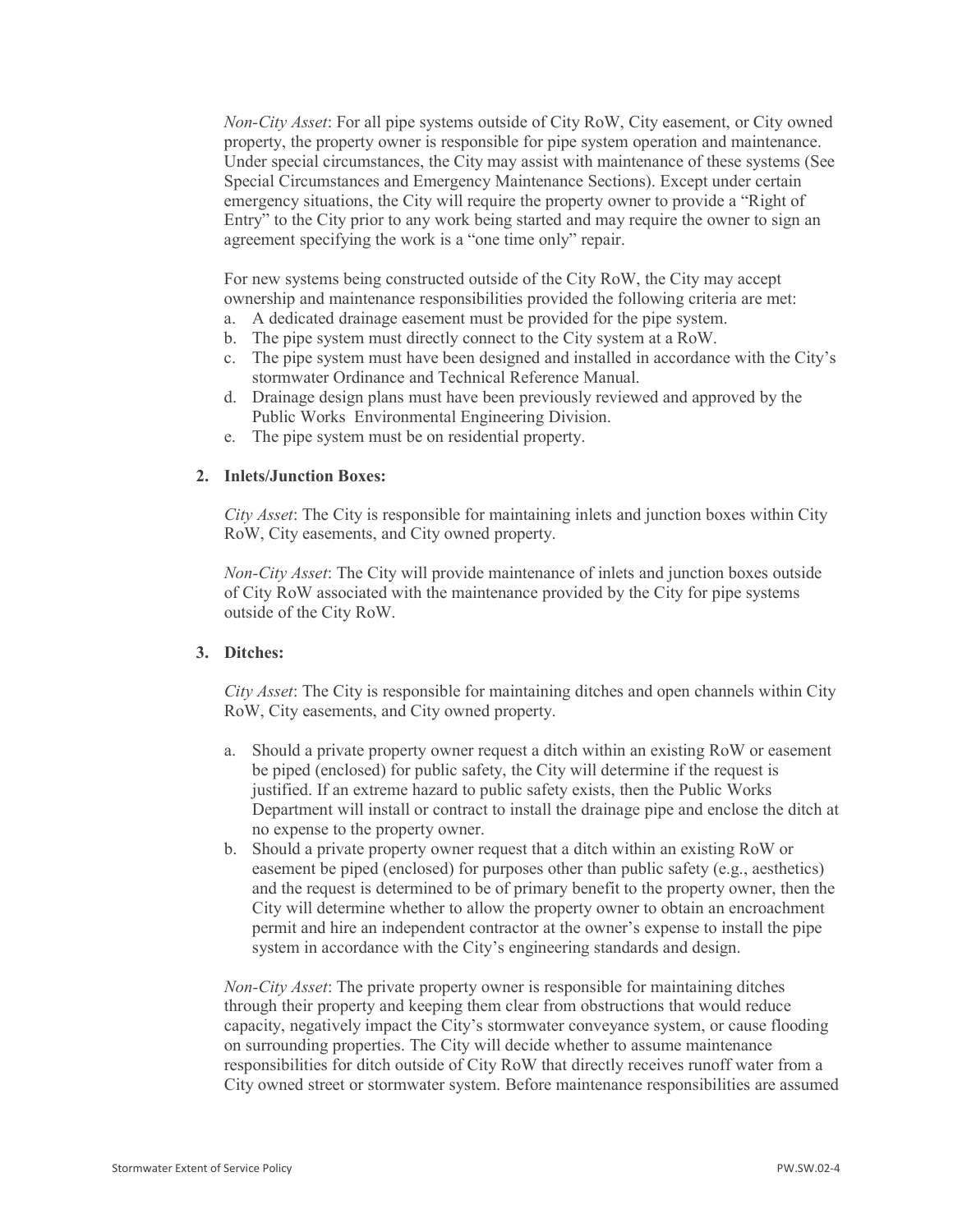by the City, a drainage easement in accordance with City policy and standards will be established.

#### **4. Streams:**

*City Asset*: The City is responsible for maintenance of streams within City RoW or City easements or that are contained entirely on City property. The City is also responsible for maintenance of portion of streams that are adjacent to City owned property (e.g., the embankment on the City side of the stream).

*Non-City Asset*: As a general rule, the City does not acquire dedicated drainage easements or accept maintenance responsibility for stream systems on private property, unless it is necessary for City road projects, bridge projects, or drainage improvement projects. The private property owner is responsible for maintaining the stream through their property and keeping it clear from obstructions that would reduce capacity, negatively impact the City's stormwater conveyance system, or cause flooding on properties in accordance with the City ordinance and state and federal requirements.

Under certain circumstances the City may consider partnering with the local property owner to perform maintenance work on a stream. In general, the project must meet the following criteria:

- a. There must be a significant City benefit (e.g., water quality improvement, utility line protection, etc.).
- b. The property owner must provide a temporary construction easement.
- c. The property owner will assume long term maintenance.

# **5. Driveway Culverts:**

*City Asset*: The City is responsible for maintaining driveway culverts within City RoW, provided the developer, contractor, or property owner obtained a City encroachment permit and the City approved the installation for the pipe. In those circumstances where an encroachment permit was obtained and the City approved the original pipe installation, the City will replace damaged, defective, or deteriorated driveway pipes under existing residential driveways within City RoW if the property owner or contractor purchases the necessary pipe as required by the City. A hold harmless agreement from the property owner with respect to any damage incurred by City crews performing the work will be obtained prior to any work commencing.

The developer or property owner must obtain an encroachment permit before installing a new driveway culvert on the City's RoW.

*Non-City Asset*: The City does not maintain driveway culverts outside of City RoW.

#### **6. Curbs and Gutters:**

*City Asset*: The City is responsible for maintaining curbs and gutters within its RoW.

The developer, contractor, or property owner must obtain a City encroachment permit before making a curb cut or installing a new driveway apron on the City's RoW. The City will not rework a driveway entrance to prevent road drainage from entering private property unless the problem is a direct result of a City road improvement or repaving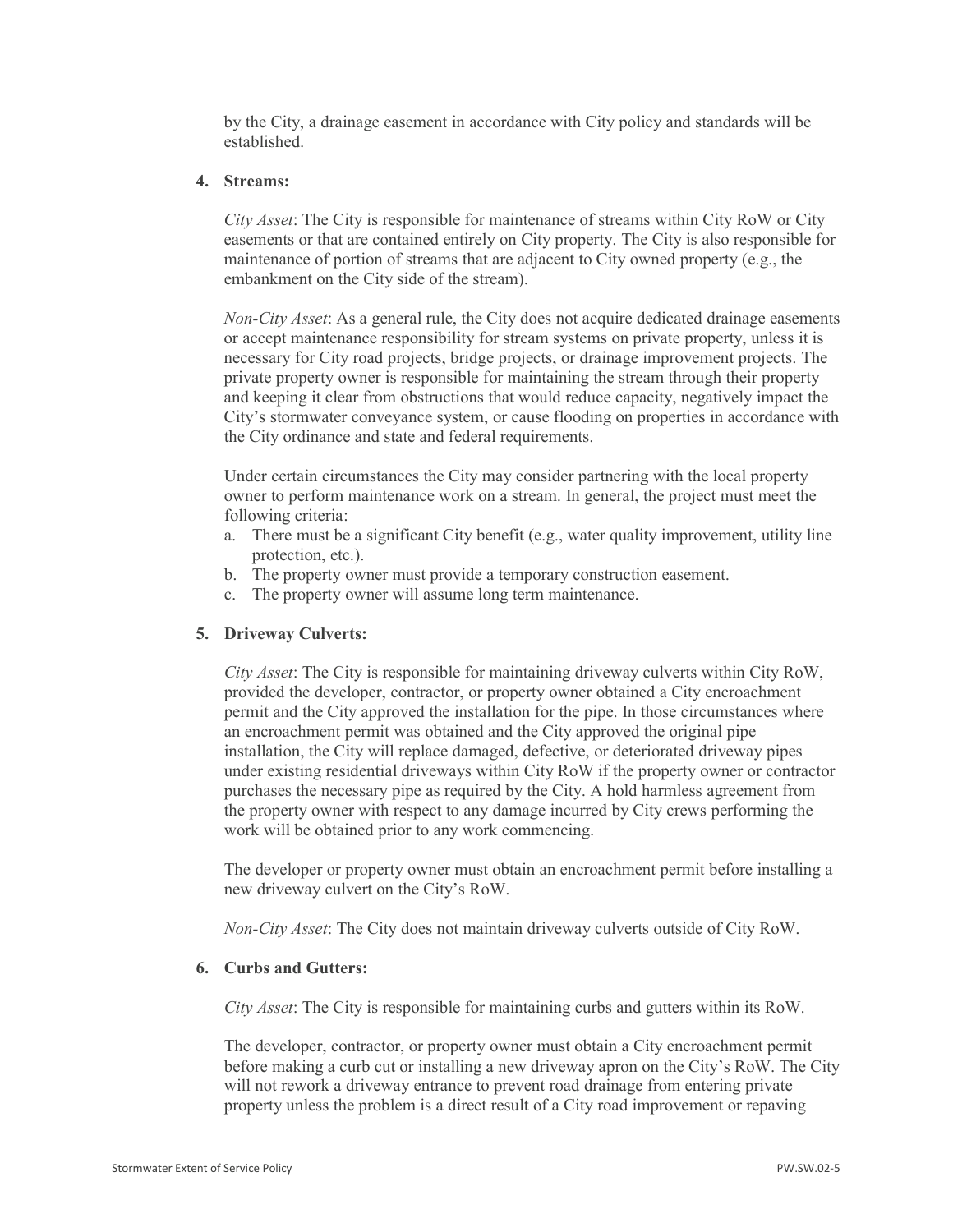project. Lastly, the City is not responsible for curb overtopping problems caused by the increased runoff from land clearing, development, or building activities.

*Non-City Asset*: The City does not maintain curb and gutter located outside of its RoW.

# **7. Stormwater Control Measures (SCMs):**

*City Asset*: The City is responsible for maintenance of structural SCMs when all of the following criteria have been met:

- a. The SCM is installed as part of a City project.
- b. The SCM is located on City right of way, City easement, or City property.
- c. The City has accepted maintenance responsibility for the SCM.

*Non-City Asset*: Routine inspection and maintenance of structural SCMs on private property (residential or commercial) is the responsibility of the property owner, Home Owners Association (HOA), or business. The schedule or frequency for routine inspections and maintenance of SCMs is set forth in the recorded maintenance agreement. The maintenance agreement is reviewed by the Public Works Environmental Engineering Department prior to being executed and recorded. After execution, the property owner, HOA, or business is bound to the terms of the maintenance agreement and is subject to enforcement action if the SCMs are not properly maintained.

**City Inspections**: City inspections of structural SCMs are conducted pursuant to the requirements of the SCDHEC MS4 Stormwater General Permit (mandated by EPA). In general terms, the City inspects SCMs several times during construction and again at project completion to ensure compliance with the approved plans. The City conducts follow up inspections periodically with prioritization based on a risk assessment or as stipulated in the MS4 stormwater permit.

#### VII. **Special Circumstances**

This policy provides a uniform methodology and approach for maintaining the various stormwater conveyance systems in the City. The Public Works Director or his designees may use their own discretion in following these guidelines for all situations. Where special circumstances exist, the Public Works Director or hisdesignees may modify these guidelines as appropriate. The justification and conditions associated with special circumstances should be documented and filed with the associated work orders.

Items typically considered during the decision-making process are:

- 1. Public safety
- 2. Impact on water quality
- 3. Flood risk
- 4. Impact to other properties
- 5. Impact on upstream and downstream hydraulic structures (e.g., bridges and culverts)
- 6. Erosion risk
- 7. Availability of funds
- 8. Future operation and maintenance requirements
- 9. Public access
- 10. Other engineering and construction issues
- 11. Aesthetics